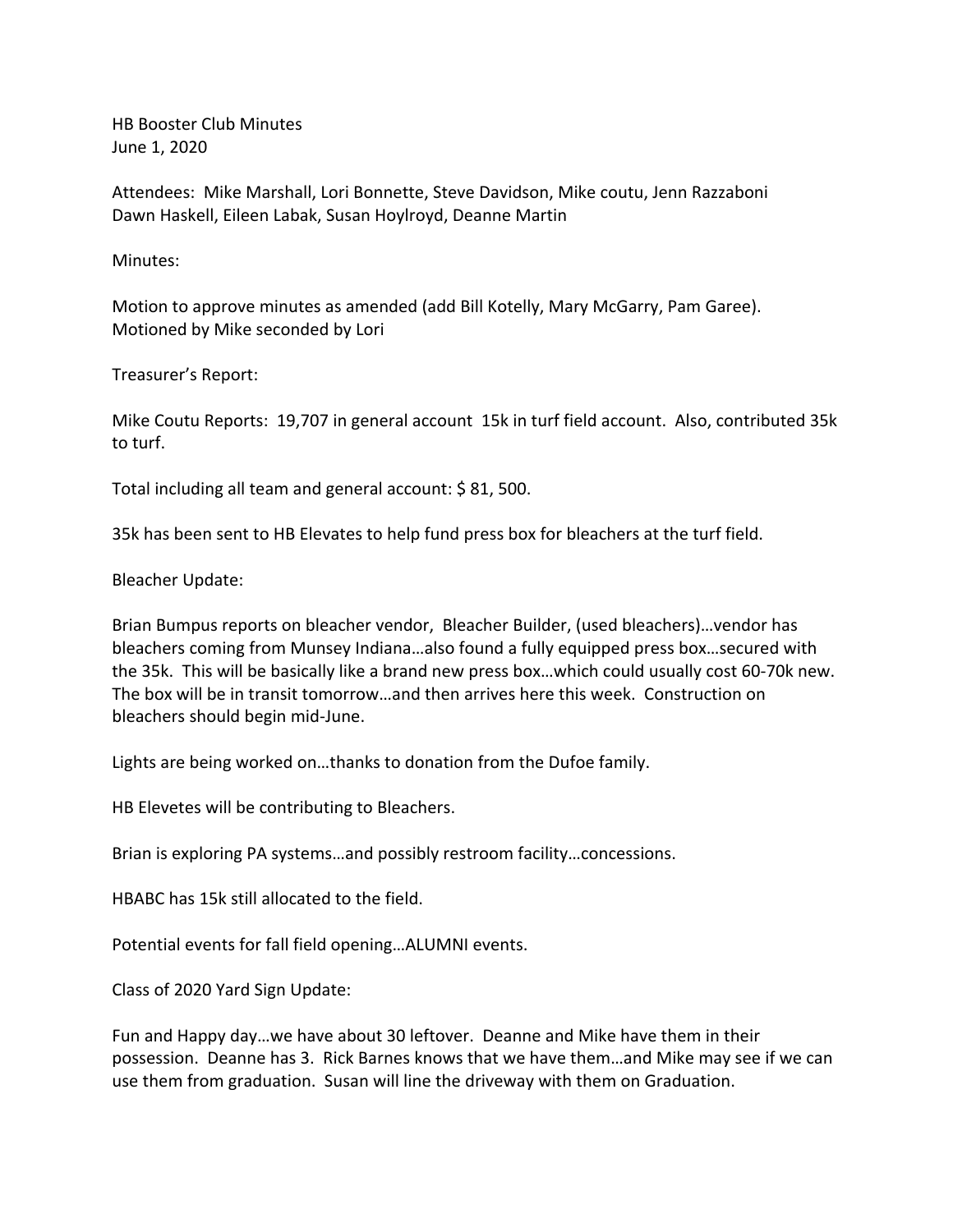Cross Fit at HBMS and HBMS UPDATE:

HBABC approved 1k for t-shirts/etc…looks like actuals will be closer to \$650. Brian Bumpus will send bill

## CAMPS:

GMS Volleyball Camp: last 2 weeks in August. Becky is planning on one. According to Brian, trying to plan for socially distanced camps…We are moving forward as if we can have them…but if things do not change and we don't have permission…the coaches need to let families know…via some sort of disclaimer. We would have to refund…which would work with basketball…which is very locally run and very connected to the school. They register thru Paypal and refunds are very possible.

Volleyball is a bit different as they bring in outside coaches…who would need to be paid. We need to learn more about the GMS policies and what their refund process is.

Mike suggests that we wait until we have more info…

Soccer is planning a camp...also like Basketball...running a camp for kids...August  $10<sup>th</sup>/$ 

Motion to approve soccer camp fundraiser for the Boys Soccer Team…a week in August. Motioned by Susan…seconded by Eileen. Unanimous approval.

Motion to approve basketball camps fundraiser run by Girls Basketball team...July  $20 - 24$ . Motioned by Lori…seconded by Deanne. Unanimous approval.

Graduation…will try to place the extra signs on driveway. Possibly will sell signs next year… Maybe well wishes on the back of the sign… Balloons not this year, maybe next year. Nice to be able to send good wishes.

## HUDL

Brian, Steve and Mike did a call with our sales person…offering a package for everything for 20k per year…unlimited storage, unlimited editing, second camera, unlimited teams. No outside camera is available yet…it is still in "beta" mode…initial thoughts…not ready this year. Not sure that our teams will use all of the offerings…Brian not feeling like it is worth it right now…as not many of our teams use all the features now. We spend about 11k per year on HUDL right now (as per Mike C).

Homecoming:

Possible conversation in the fall.